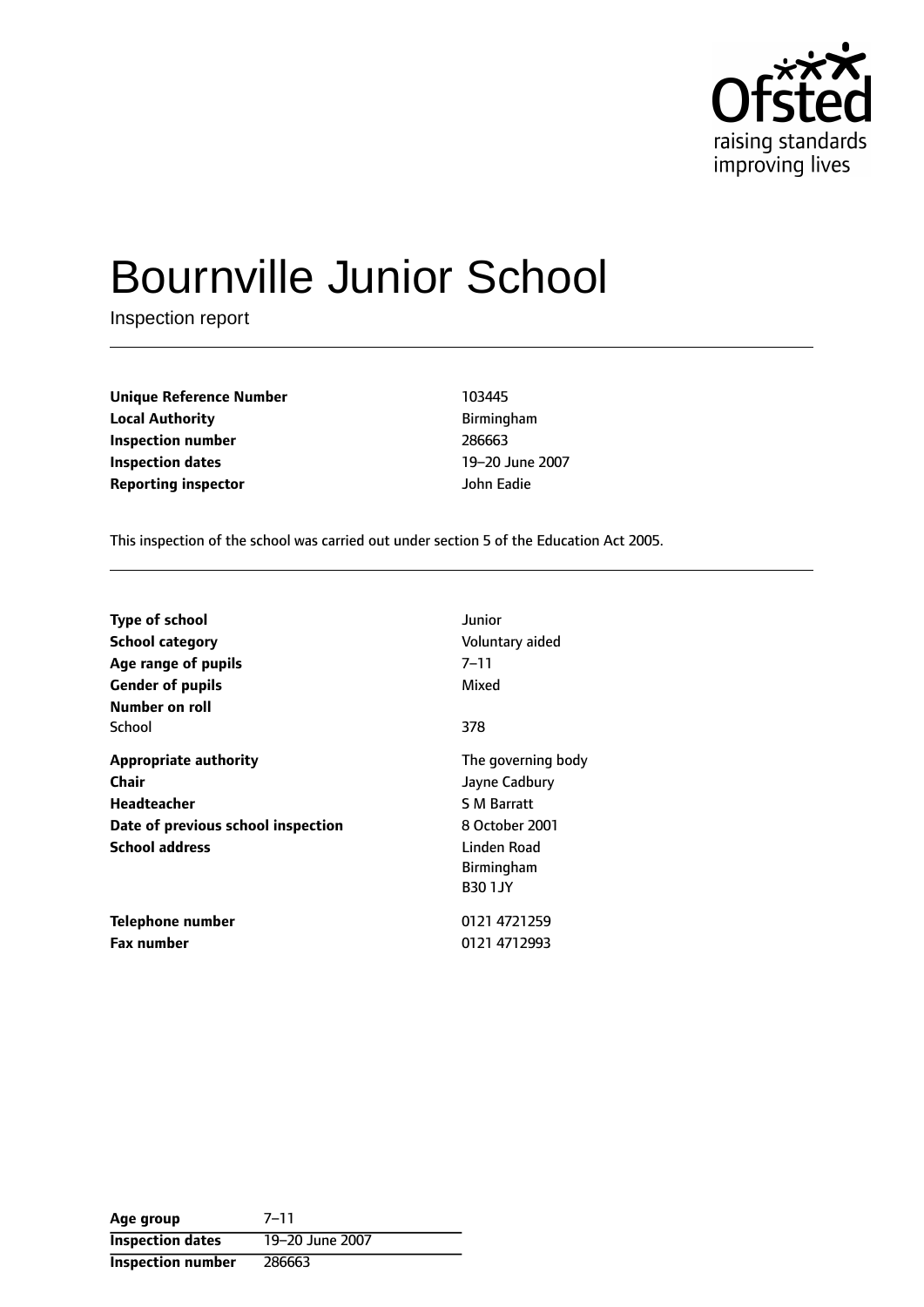.

© Crown copyright 2007

#### Website: www.ofsted.gov.uk

This document may be reproduced in whole or in part for non-commercial educational purposes, provided that the information quoted is reproduced without adaptation and the source and date of publication are stated.

Further copies of this report are obtainable from the school. Under the Education Act 2005, the school must provide a copy of this report free of charge to certain categories of people. A charge not exceeding the full cost of reproduction may be made for any other copies supplied.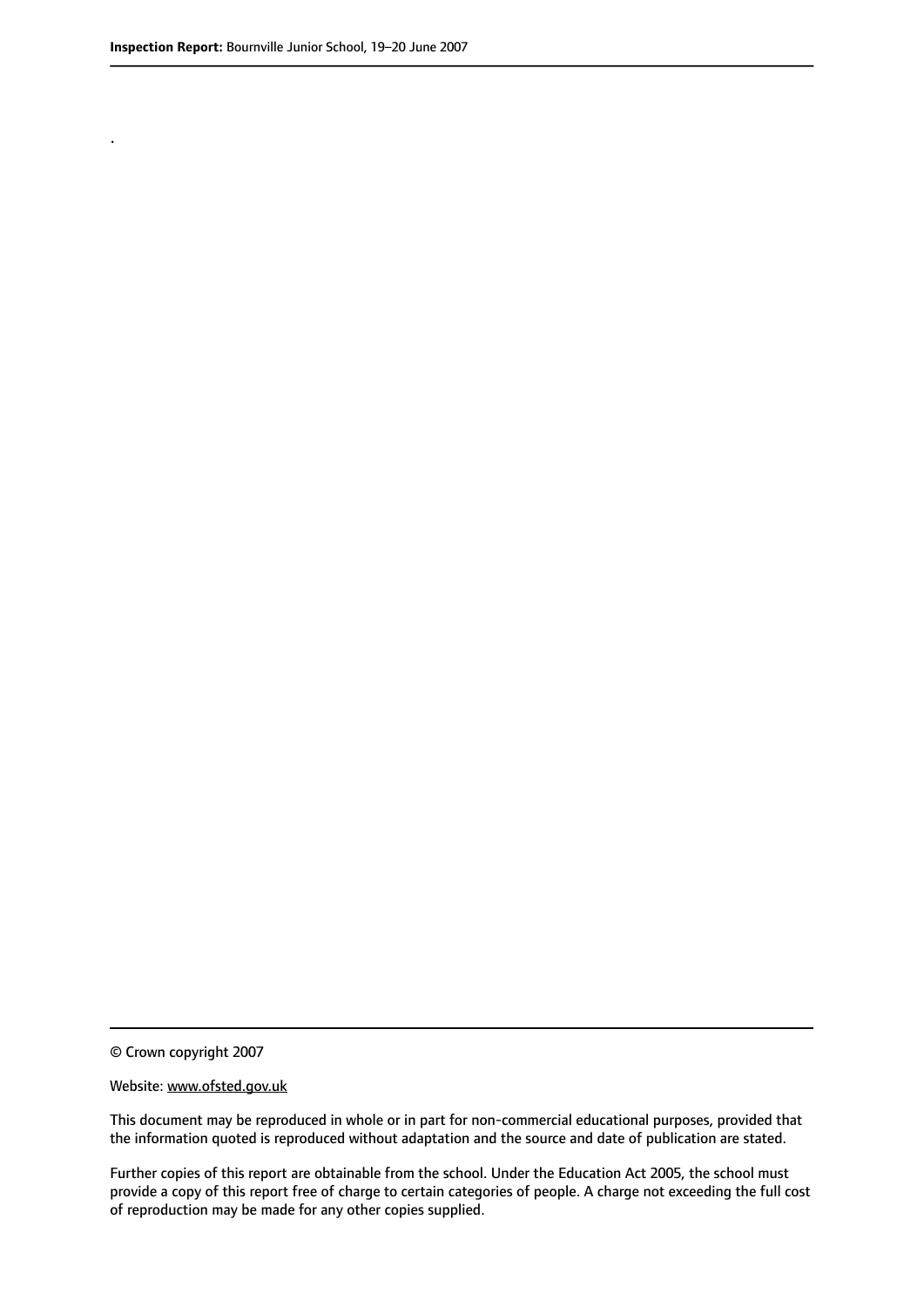# **Introduction**

The inspection was carried out by three Additional Inspectors.

## **Description of the school**

This large school is situated in Bournville Village and is aided through the Bournville Village Trust. The large majority of pupils are White British, the rest representing a wide range of other heritages. Very few speak English as an additional language and they cope comfortably with all aspects of school life. The proportion of pupils with learning difficulties and/or disabilities is increasing and is now average. A new senior leadership team was formed in September 2006.

## **Key for inspection grades**

| Outstanding  |
|--------------|
| Good         |
| Satisfactory |
| Inadequate   |
|              |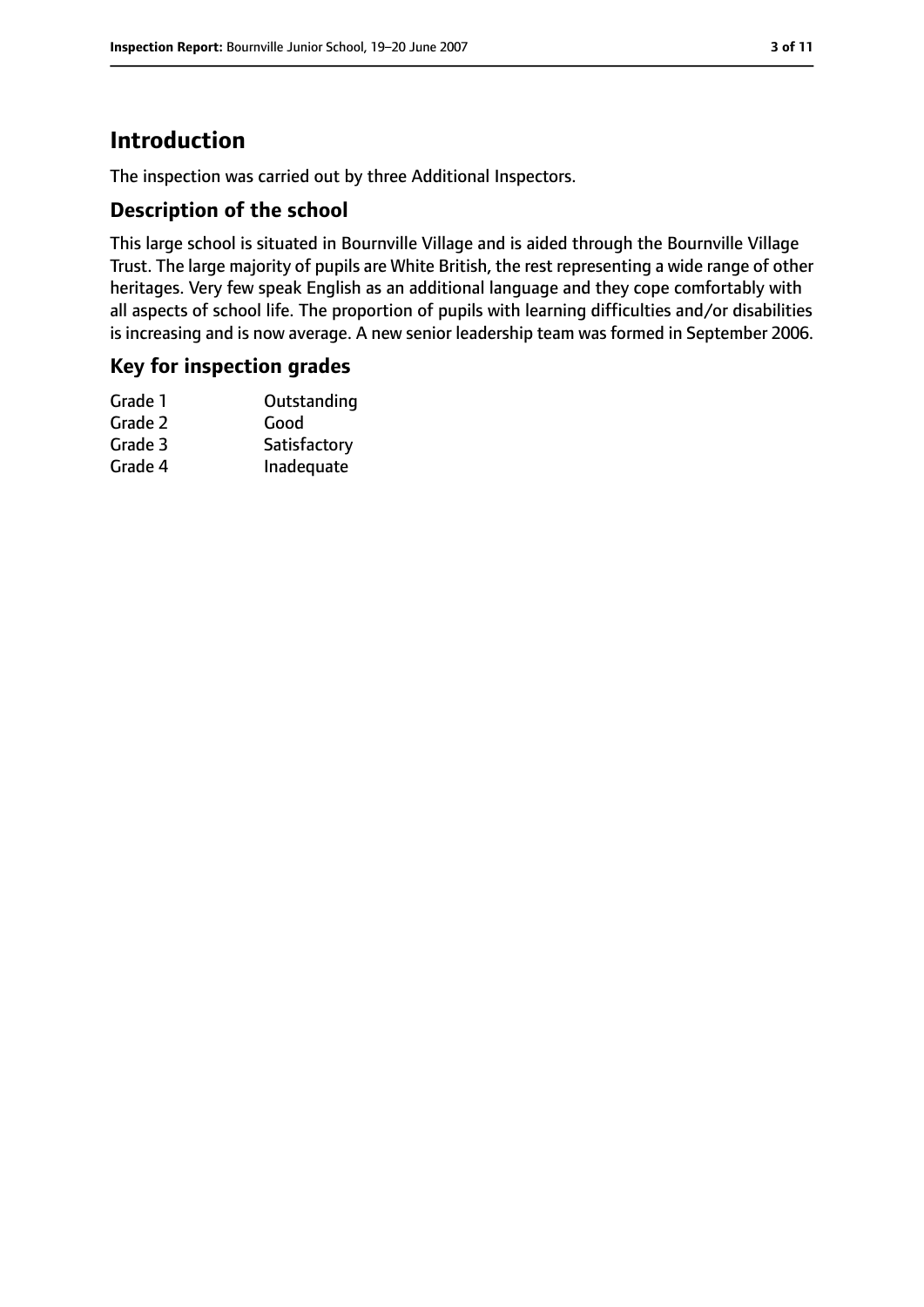# **Overall effectiveness of the school**

#### **Grade: 1**

The school council agreed that one of their members accurately summed up their views, when he said, 'Our school has a fascinating character'. They are absolutely right because this is an outstanding school, with a number of innovative features. In particular, the pupils enjoy an outstanding curriculum which is extremely broad and exciting. The local area is used creatively for topics that develop pupils' learning in many subjects, such as English, mathematics and history. Opportunities for pupils to broaden experiences are wide-ranging, for example performing with Welsh National Opera or being filmed after winning a healthy recipe competition. A further aspect of innovative practice in the school is the development of pupils' citizenship. There is an extremely wide range of opportunities for pupils to have their say, not only in improving the school, but in local and even national and international forums. This superb progress in citizenship is at the heart of pupils' outstanding personal development.

Pupils' academic progress has improved in the last year and is good. They achieve well through the school to reach well above average standards by the time they leave. The major reason for the improving progress is the very good systems of assessment that have been put in place. These quickly identify pupils of all abilities who are not making expected progress. Very effective strategies are put in place to help them catch up. These are checked very thoroughly and show that these pupils make up lost ground quickly and often make excellent progress. Outstanding progress is also the norm for pupils with learning difficulties and/or disabilities as their needs are identified very accurately, clear plans are made for their progress and they are supported very well.

At the root of the success of the school, and particularly the recent rapid progress, is outstanding leadership and management. The headteacher is visionary, with her finger on the pulse of educational developments. The new senior leadership team is extremely effective and members of the team complement each other very well. They have been largely responsible for the initiatives that have improved pupils' progress this year. School systems of self-evaluation are extremely thorough and are based on a very wide range of monitoring procedures.

The major reason for pupils' good progress is good teaching. Teachers plan clearly, and what pupils are expected to learn in lessons is a priority in this planning. Pupils are very well involved in evaluating the success of their learning. Targets for improvement are discussed with pupils and their parents at the start of each year. Pupils are very clear about which level they are working at and exactly what they need to learn to progress to the next level. An area for development in teaching is that it is not sufficiently consistent through the school. Although the school has realised this and has put in place procedures to improve, there are still opportunities missed, for example to give teachers more opportunites to observe the best practice. Assessment procedures have improved notably during the last year. Very clear records are kept of pupils' achievement at the end of each term and these are used very well to adapt their targets. These very thorough assessment systems, along with excellent pastoral care, lead to outstanding care, guidance and support.

Good progress has been made since the previous inspection. This, together with the extremely accurate assessment of strengths and weaknesses and the clear drive to raise standards, means that the school is outstandingly well placed to continue on its upward path.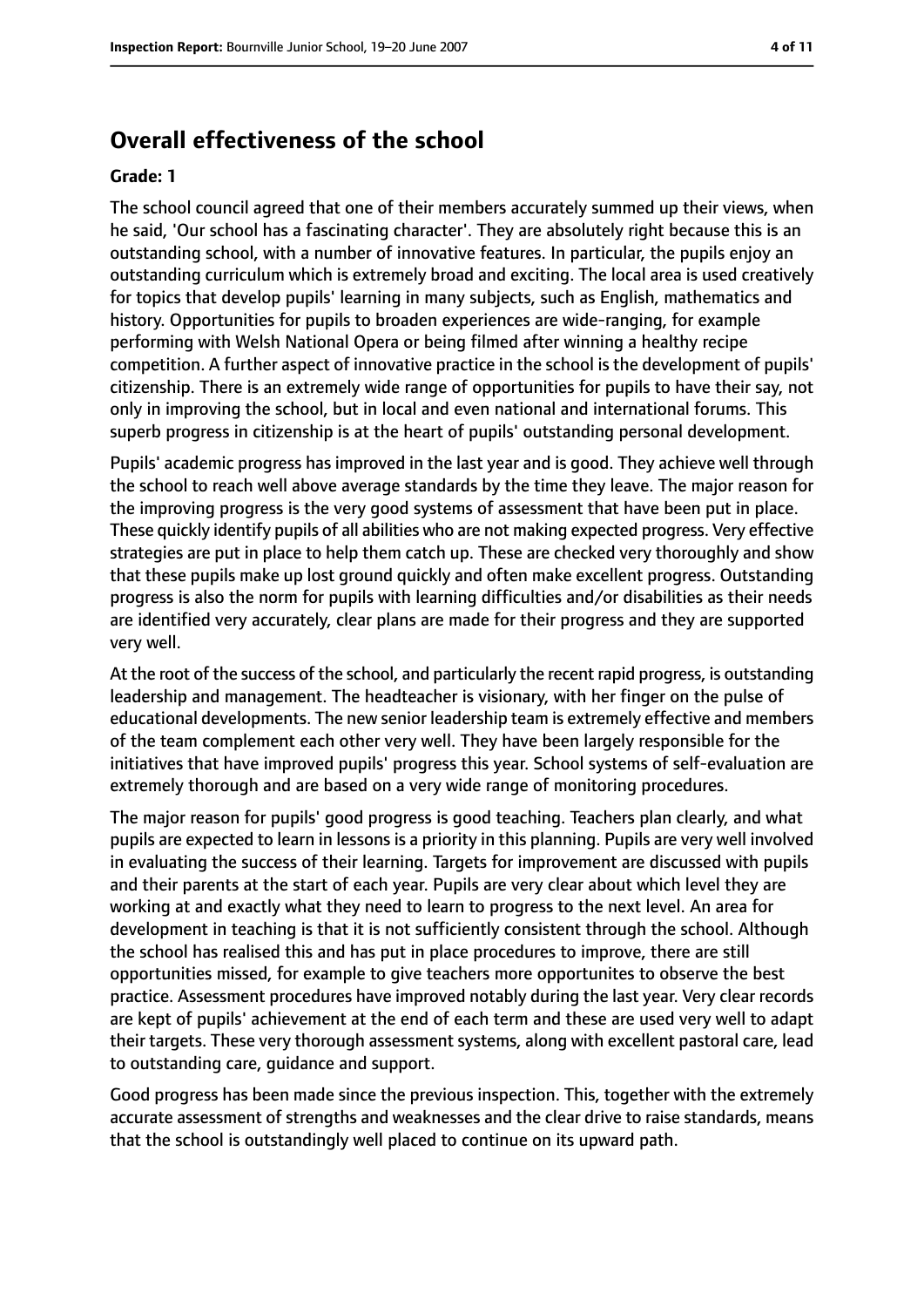## **What the school should do to improve further**

• Improve the consistency of teaching so that all teaching is as good as the best.

# **Achievement and standards**

#### **Grade: 2**

The current Year 6 reached above average standards when they took the national tests in Year 2. Pupils are now attaining well above average standards. This shows good progress in English, mathematics and science. Due to a number of initiatives, progress has improved considerably in the last year. This is particularly the case for more able boys, who were not doing so well. They are now making the same progress as girls.

Pupils are making good progress through the school and achieving well. In a wide range of subjects, such as art and design, music, history and religious education, pupils make outstanding progress. Their progress in citizenship is exemplary. Progress for pupils with learning difficulties and/or disabilities is outstanding as very careful plans are put in place to meet their specific needs and they are supported very well.

# **Personal development and well-being**

#### **Grade: 1**

The influence the school council has on school improvement is exceptional. The results of their consultations with other pupils have, for example, enlivened the curriculum and produced the school's policy on combatting bullying. Council members are articulate and thoughtful in the way they represent their school. All pupils' first-class understanding of citizenship increases their self-esteem without making them think they are superior. Their charitable work in the local and worldwide community promotes their understanding of economic and environmental issues very well. They develop a strong sense of responsibility towards their community. Pupil's spiritual, moral, social and cultural development is outstanding.

Behaviour is excellent and pupils are happy and eager to attend school, particularly as they enjoy an increasing amount of independent learning as they move up through the year groups. They have a good knowledge of how to stay healthy, although a few continue to bring unhealthy snacks into school. The school council understands this, but say that they 'like to give pupils freedom of choice'. Throughout the school, pupils enthusiastically take part in many extra-curricular sports activities and have an excellent understanding of how to stay fit and safe. Pupils' excellent attendance, good punctuality, outstanding attitudes to work and the good progress they are making equip them extremely well for their future.

# **Quality of provision**

# **Teaching and learning**

## **Grade: 2**

Teachers plan work which captures pupils' interest and motivatesthem to learn well. Throughout the school, teachers have high expectations of pupils' achievement and good classroom management skills. They make effective links between different subjects, such as English and science, which gives pupils the opportunity to practise the skills they learn in one subject in another. For example in one science lesson, pupils were encouraged to write raps or poems to remind them of the functions of each part of a flowering plant. Teaching assistants work closely alongside teachers, contributing very effectively to pupils' learning, particularly for those with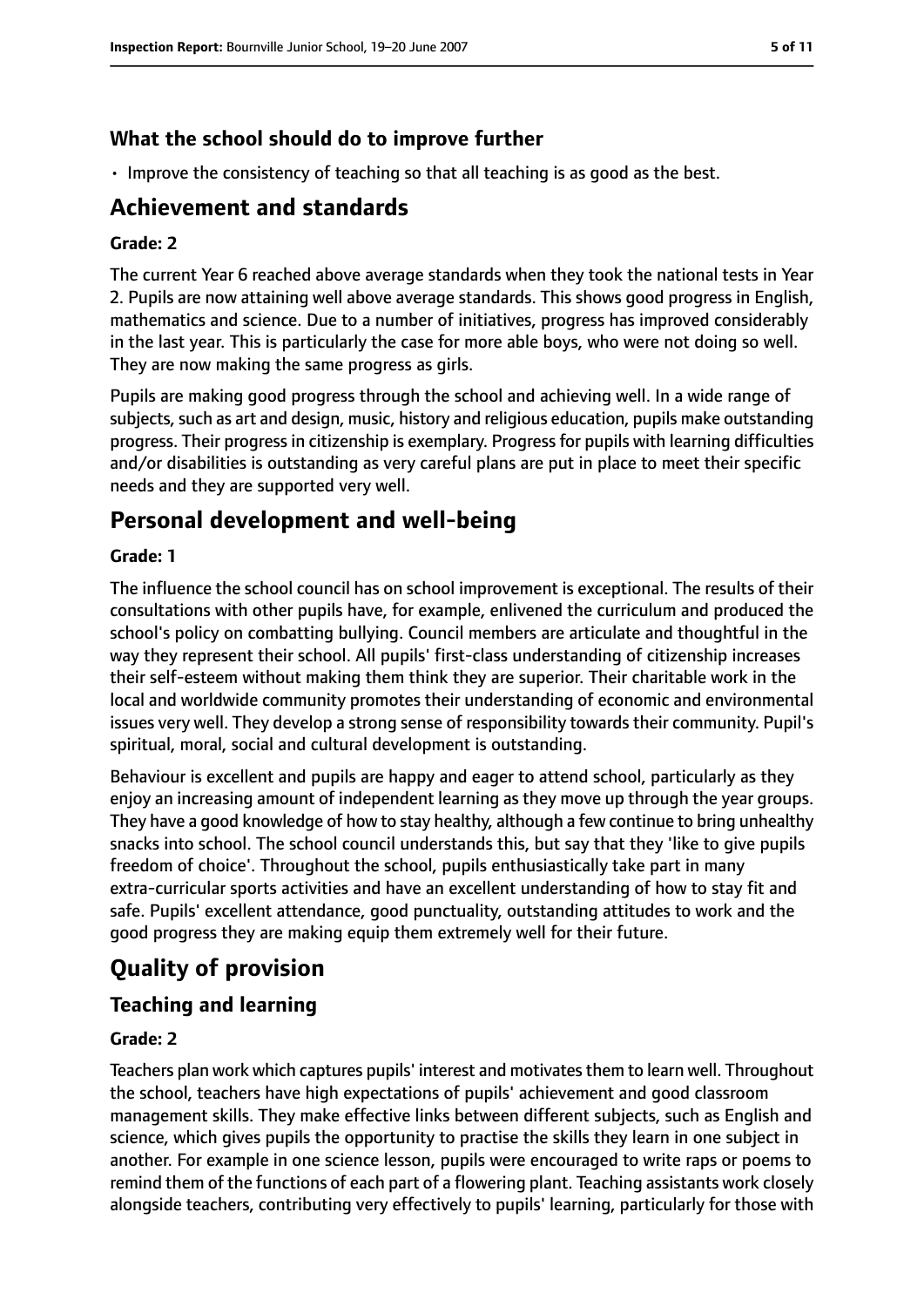learning difficulties and/or disabilities. On occasions, the introductions to lessons are too long so pupils do not have enough time to complete the tasks set to their own satisfaction. The quality of teaching varies. Teachers' marking is good; their use of targets and pointers on how pupils can improve their work even further is very specific. This is a factor in the improved progress that pupils are now making.

## **Curriculum and other activities**

#### **Grade: 1**

The curriculum has been developed extremely well to focus on a creative approach. As a result, it is exciting, meets the needs of all pupils and helps them to build on their previous learning. The school is currently developing this approach even further by linking areas of learning more closely to pupils' experiences as well as providing very good links between subjects. For example, in Year 6, pupils went to members of the local community to learn more about the history of the locality. They used the information they gained to develop their mathematical and speaking and listening skills as well as learning how to produce a video. The school has developed an extremely successful programme for teaching citizenship. Links with outside agencies, including local secondary schools, are extremely effective, particularly in enhancing the curriculum to provide specialist teaching in subjects such as music and dance. These links also provide additional tuition for the most capable pupils in, for example, mathematics and science, which accelerates their progress.

Information and communication technology is used very well to support all aspects of the curriculum. The school regularly organises visits to local areas of interest for pupils and invites a wide range of visitors into school to augment learning. For example, the pupils enjoyed a visit from the Young Shakespeare company. There is a very extensive range of extra-curricular activities available to all pupils.

## **Care, guidance and support**

#### **Grade: 1**

The overwhelming majority of parents feel that their children are well cared for and supported. Procedures to keep pupils safe are very secure and risk assessments are extremely thorough. Pupils say they are confident that their teachers would help them if they had any difficulties and that teachers remind them of what they have to do to reach their targets.

Academic guidance is excellent. Pupils' progress is tracked rigorously and the information gained is used particularly effectively to ensure that they make progress that is at least good. These systems are linked to excellent targets set for pupils. These ensure that pupils know exactly what they need to learn next in order to make the best possible progress.

# **Leadership and management**

#### **Grade: 1**

The procedures that the school has developed for monitoring and evaluating its effectiveness are exemplary. A very clear timetable of meetings, consultations and questionnaires contributes to evaluation throughout the year. Pupils' views are a major part of this process and they have been instrumental in initiating changes, for example to make the curriculum even more interesting. The monitoring of teaching and learning is very thorough and a member of the leadership team is specifically responsible for supporting teachers to improve. Although this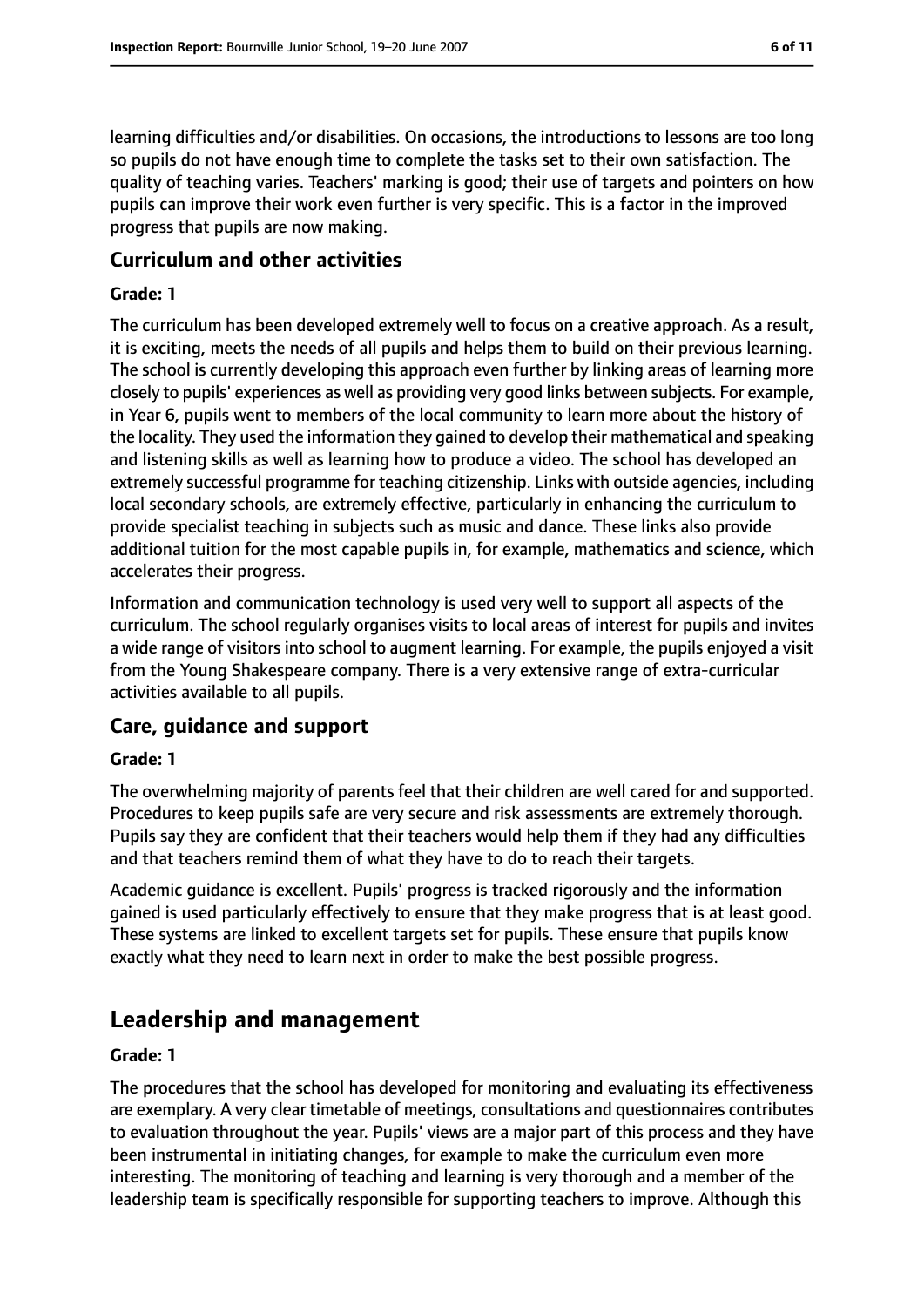support allows the sharing of best practice, the school recognises the need to extend this area of its work.

Governors are extremely well informed, due to their regular visits and their own monitoring systems. They have committees linked to each area of the school development plan. This ensures that they are fully involved in playing their part in improving standards and provision for pupils.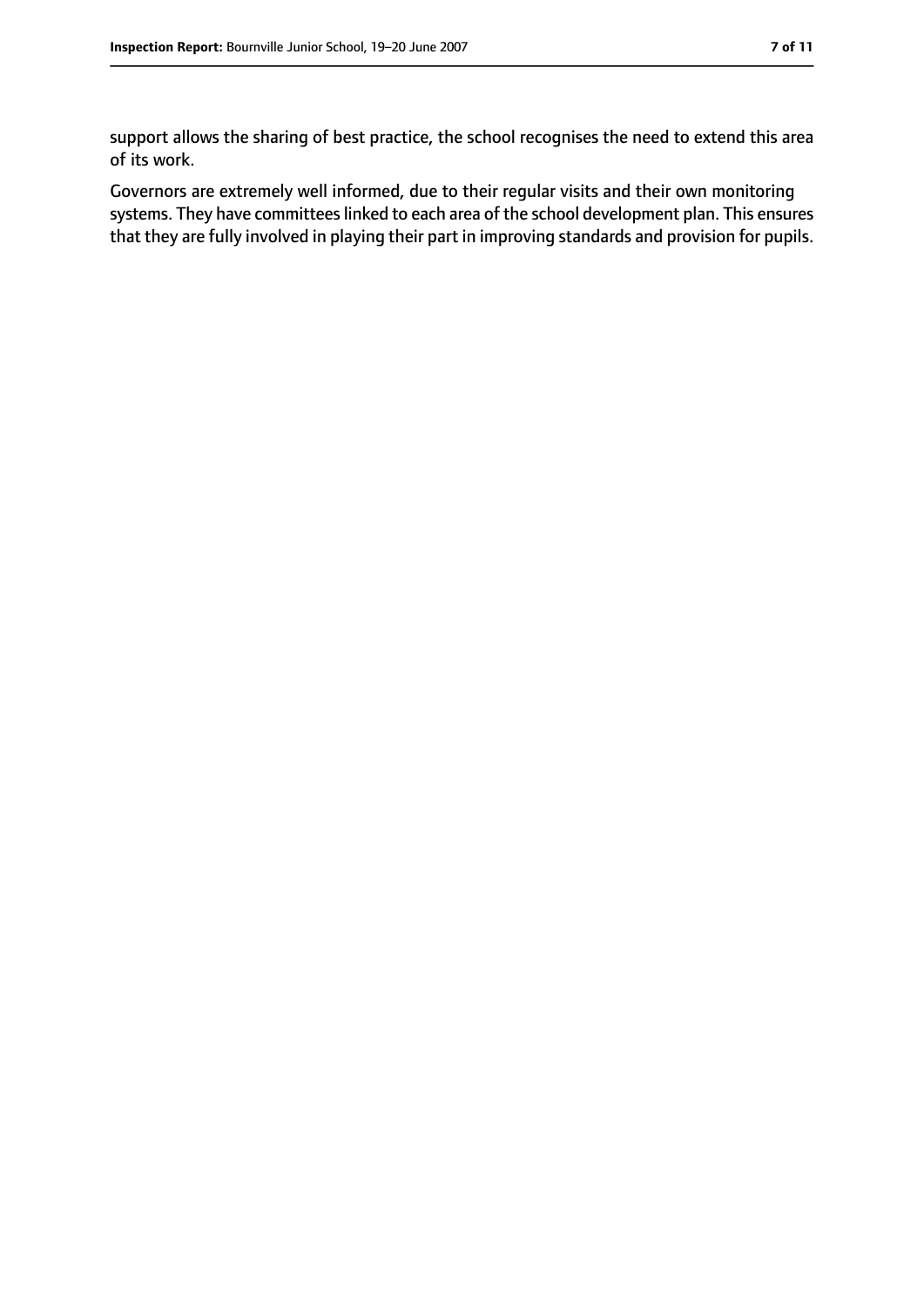**Any complaints about the inspection or the report should be made following the procedures set out in the guidance 'Complaints about school inspection', which is available from Ofsted's website: www.ofsted.gov.uk.**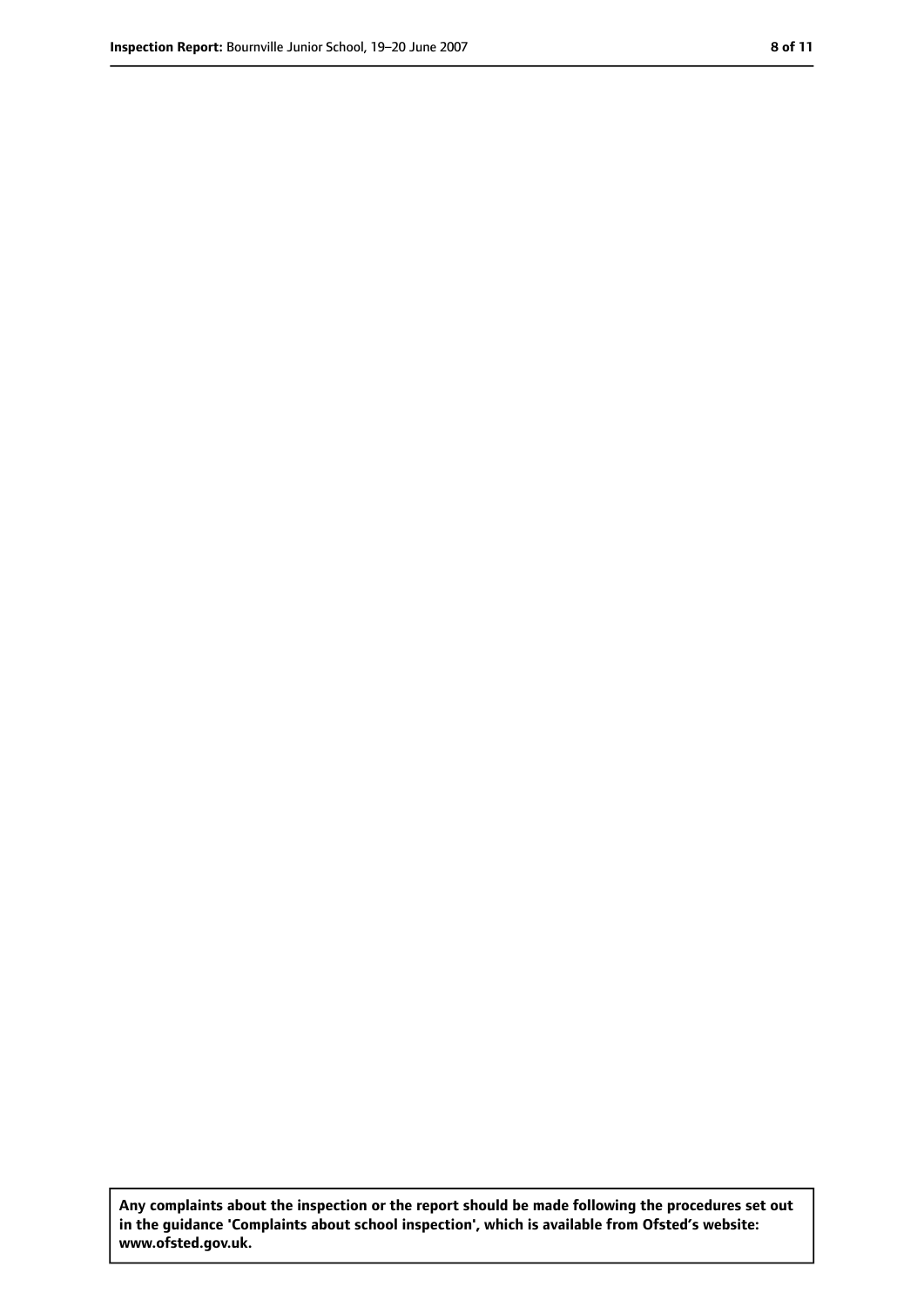#### **Annex A**

# **Inspection judgements**

| Key to judgements: grade 1 is outstanding, grade 2 good, grade 3 satisfactory, and grade 4 | School         |
|--------------------------------------------------------------------------------------------|----------------|
| inadeguate                                                                                 | <b>Overall</b> |

## **Overall effectiveness**

| How effective, efficient and inclusive is the provision of education, integrated<br>care and any extended services in meeting the needs of learners? |     |
|------------------------------------------------------------------------------------------------------------------------------------------------------|-----|
| How well does the school work in partnership with others to promote learners'<br>well-being?                                                         |     |
| The effectiveness of the school's self-evaluation                                                                                                    |     |
| The capacity to make any necessary improvements                                                                                                      |     |
| Effective steps have been taken to promote improvement since the last<br>inspection                                                                  | Yes |

## **Achievement and standards**

| How well do learners achieve?                                                                               |  |
|-------------------------------------------------------------------------------------------------------------|--|
| The standards <sup>1</sup> reached by learners                                                              |  |
| How well learners make progress, taking account of any significant variations between<br>groups of learners |  |
| How well learners with learning difficulties and disabilities make progress                                 |  |

## **Personal development and well-being**

| How good is the overall personal development and well-being of the<br>learners?                                  |  |
|------------------------------------------------------------------------------------------------------------------|--|
| The extent of learners' spiritual, moral, social and cultural development                                        |  |
| The behaviour of learners                                                                                        |  |
| The attendance of learners                                                                                       |  |
| How well learners enjoy their education                                                                          |  |
| The extent to which learners adopt safe practices                                                                |  |
| The extent to which learners adopt healthy lifestyles                                                            |  |
| The extent to which learners make a positive contribution to the community                                       |  |
| How well learners develop workplace and other skills that will contribute to<br>their future economic well-being |  |

## **The quality of provision**

| How effective are teaching and learning in meeting the full range of the<br>learners' needs?          |  |
|-------------------------------------------------------------------------------------------------------|--|
| How well do the curriculum and other activities meet the range of needs<br>and interests of learners? |  |
| How well are learners cared for, quided and supported?                                                |  |

 $^1$  Grade 1 - Exceptionally and consistently high; Grade 2 - Generally above average with none significantly below average; Grade 3 - Broadly average to below average; Grade 4 - Exceptionally low.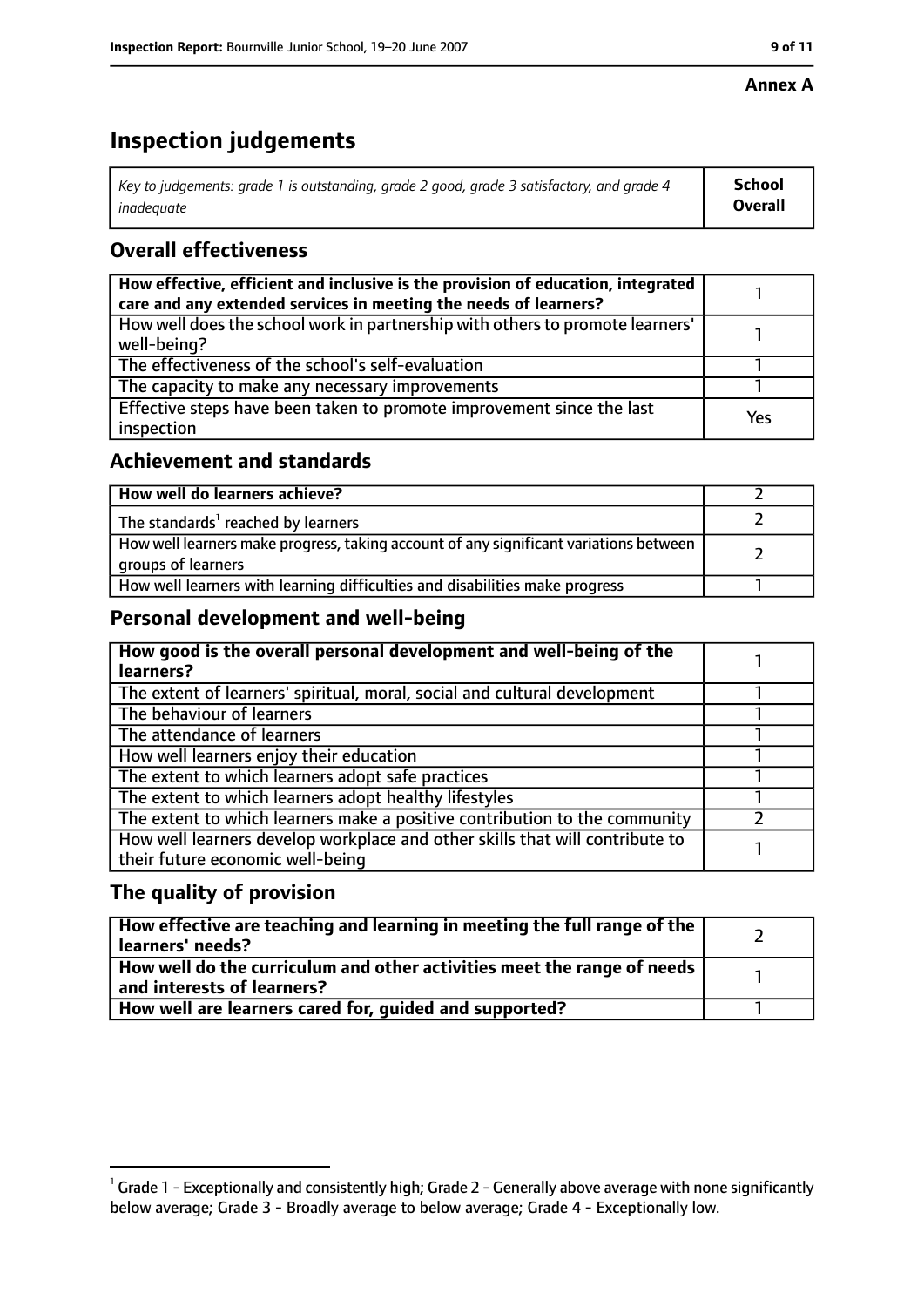# **Leadership and management**

| How effective are leadership and management in raising achievement<br>and supporting all learners?                                              |     |
|-------------------------------------------------------------------------------------------------------------------------------------------------|-----|
| How effectively leaders and managers at all levels set clear direction leading<br>to improvement and promote high quality of care and education |     |
| How effectively performance is monitored, evaluated and improved to meet<br>challenging targets                                                 |     |
| How well equality of opportunity is promoted and discrimination tackled so<br>that all learners achieve as well as they can                     |     |
| How effectively and efficiently resources, including staff, are deployed to<br>achieve value for money                                          |     |
| The extent to which governors and other supervisory boards discharge their<br>responsibilities                                                  |     |
| Do procedures for safeguarding learners meet current government<br>requirements?                                                                | Yes |
| Does this school require special measures?                                                                                                      | No  |
| Does this school require a notice to improve?                                                                                                   | No  |